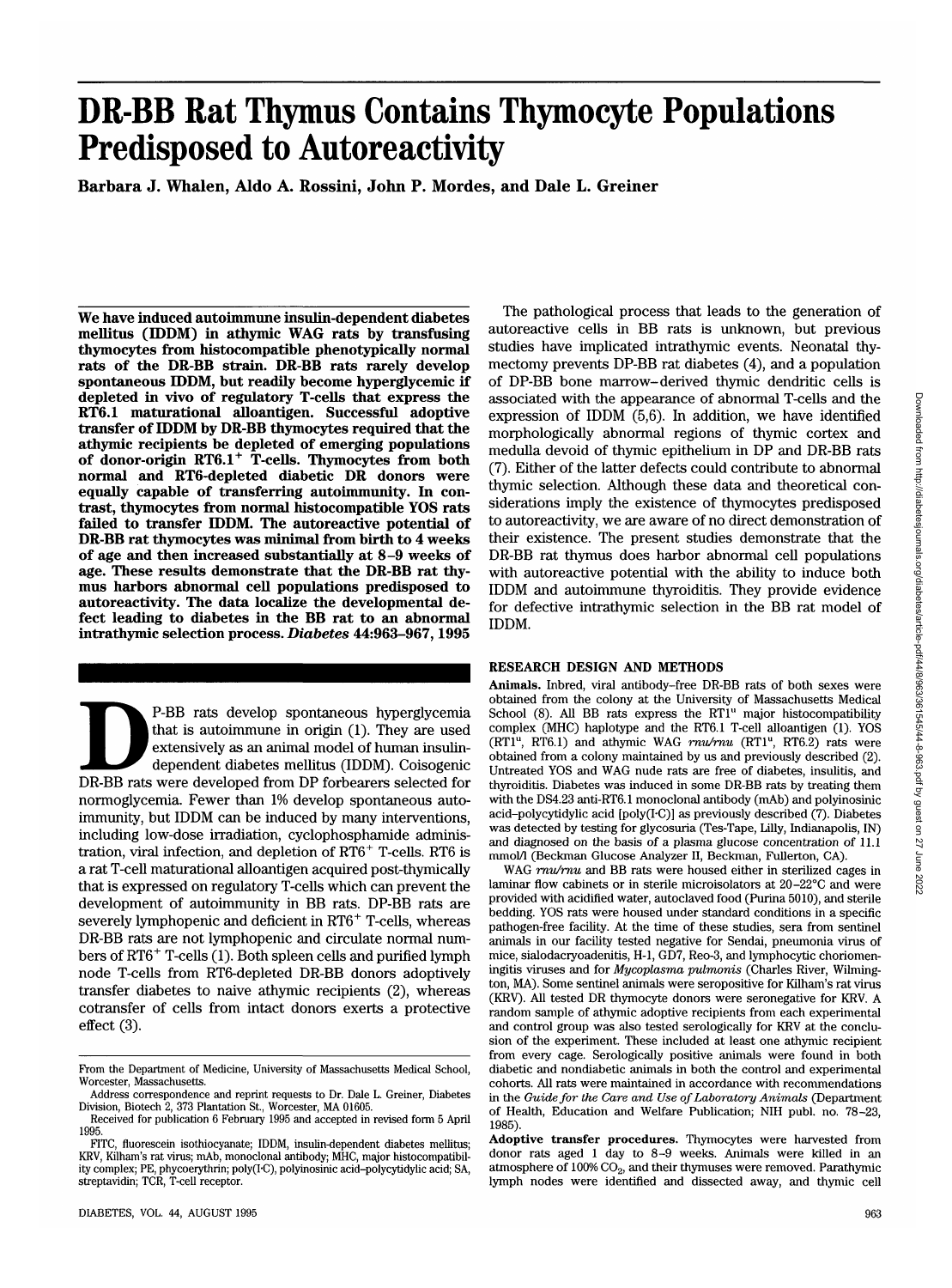#### TABLE 1

Induction of diabetes, insulitis, and thyroiditis in athymic WAG rats after transfusion of thymocytes from DR-BB rats

| Thymocyte<br>donor strain | Donor treatment                         | Recipient<br>treatment | Diabetic     | Latency to<br>diabetes<br>(days) | Nondiabetic<br>with<br>insulitis | Diabetes or<br>insulitis  | <b>Thyroiditis</b> |
|---------------------------|-----------------------------------------|------------------------|--------------|----------------------------------|----------------------------------|---------------------------|--------------------|
| DR                        | Anti-RT6 mAb + poly $(I \cdot C)$       | Anti-RT6 mAb           | $7/11(64)$ * | $47 \pm 17(33 - 82)$             | 4/4(100)                         | $11/11(100)$ <sup>+</sup> | $4/10(40)$ ‡       |
| DR                        | None                                    | Anti-RT6 mAb           | $7/9(78)*$   | $48 \pm 11(36-61)$               | 2/2(100)                         | $9/9(100)$ <sup>+</sup>   | $6/8(75)$ ‡        |
| YOS                       | Anti-RT6 mAb + $poly(I \cdot C)$        | Anti-RT6 mAb           | 0/5(0)       |                                  | 0/5(0)                           | 0/5(0)                    | 0/5(0)             |
| YOS                       | None                                    | Anti-RT6 mAb           | 0/4(0)       |                                  | 0/4(0)                           | 0/4(0)                    | 0/4(0)             |
| DR                        | Anti-RT6 mAb + $\text{poly}(I \cdot C)$ | None                   | 0/5(0)       |                                  | 0/5(0)                           | 0/5(0)                    | 0/5(0)             |
| DR                        | <b>None</b>                             | None                   | 0/10(0)      |                                  | 0/10(0)                          | 0/10(0)                   | 0/10(0)            |
| YOS                       | Anti-RT6 mAb + $poly(I \cdot C)$        | None                   | 0/5(0)       |                                  | 0/5(0)                           | 0/5(0)                    | 1/5(20)            |
| YOS                       | None                                    | None                   | 0/4(0)       |                                  | 0/4(0)                           | 0/4(0)                    | 0/4(0)             |
| No thymocytes             |                                         | Anti-RT6 mAb           | 0/6(0)       |                                  | 0/6(0)                           | 0/6(0)                    | 0/6(0)             |

Data are  $n$  (%) or means  $\pm$  SD (range). The dose of thymocytes transfused was  $1.75\text{--}1.80\times10^8$  per recipient. The results shown are compiled from four separate experiments, each of which included recipients that received either normal DR or acutely diabetic DR thymocytes. Univariate statistical analysis revealed significant main effects associated with donor strain and recipient treatment status, i.e., treatment with anti-RT6 mAb: *\*P <* 0.001, tP < 0.0001, *%P <* 0.05. There were no statistically significant effects associated with donor treatment status.

suspensions were prepared by gently extruding minced glands through mesh screens into RPMI-1640 medium at 4°C. Cells were washed twice and filtered to remove connective tissue. Viability of recovered thymocytes was confirmed by the method of trypan blue exclusion and was >95% in all cases. Cells were injected into recipients intravenously via the tail vein in a volume of 1 ml.

**Reagents.** The DS4.23 hybridoma, a rat  $\text{IGG}_{2b}$  mAb that depletes RT6.1<sup>+</sup> T-cells in vivo (9), was cultured in RPMI supplemented with 2% fetal calf serum. Culture supernatants were centrifuged to remove cells and filter-sterilized. Isotype-matched B21-2 anti-mouse  $IA<sup>b,d</sup>$  mAb culture supernatants (American Type Culture Collection, Rockville, MD) were prepared in the same manner. DS4.23 and OX8 (anti-rat CD8) mAbs were purified by affinity chromatography and biotinylated (10). All other mAbs were purchased from Pharmingen (San Diego, CA). Poly(I-C) was purchased from Sigma (St. Louis, MO).

**Flow microfluorometry.** Thymocytes were dual-labeled for immunofluorescence using phycoerythrin (PE)-anti-rat CD4 (OX-38) and fluorescein isothiocyanate (FITC)-anti-rat CD8 (OX-8) or were singlelabeled using FITC-anti-rat  $\alpha\beta$ -T-cell receptor ( $\alpha\beta$ -TCR) (R73). Isotype controls were PE-mouse IgG2a and FITC-mouse IgGl mAbs.

T-cell engraftment in athymic recipients was monitored by phenotyping cervical and mesenteric lymph node cell pools or by phenotyping individual recipient spleens. T-cell subsets were quantified by dual-label immunofluorescence using FITC-anti-rat TCR (R73) and biotinylated anti-CD8 (OX-8) and anti-CD4 (OX-38). These were followed by PEstreptavidin  $(SA)$  labeling. RT6.1<sup>+</sup> T-cells were detected with biotinylated DS4.23 mAb followed by PE-SA. Controls for background staining were FITC-mouse IgGl and PE-SA alone. Labeled cells were fixed in 1% paraformaldehyde in phosphate-buffered saline and analyzed on a FACS IV (Becton Dickinson, Sunnyvale, CA).

**Histology.** Pancreas and thyroid specimens were fixed in Bouin's solution, washed, and postfixed in 10% buffered formalin. Sections were stained with hematoxylin and eosin and examined by a pathologist not aware of the treatment status of the specimens.

**Experimental protocols.** All experiments tested the ability of thymocytes to adoptively transfer IDDM and lymphocytic thyroiditis to athymic WAG nude recipient rats. Thymocyte donors included acutely diabetic DR rats that had been treated with DS4.23 anti-RT6.1 mAb and poly(I'C), nondiabetic YOS rats that had been treated in the same way, and untreated nondiabetic DR-BB and YOS rats. The age of thymocyte donors varied from 1 day to 8-9 weeks according to the specific experimental design. Recipients received either no further intervention, treatment with DS4.23 mAb (2 ml culture supernatant intraperitoneally 5 times/week), or treatment with an isotype-matched irrelevant mAb (B21-2) on the same schedule. Each protocol was tested on a minimum of four rats.

Recipients were weighed and tested for diabetes 3 times/week through the onset of diabetes or until 90-115 days after thymocyte transfer. Diabetic rats were killed within 1 week of diagnosis. T-cell subset percentages were determined using lymph nodes or spleens obtained at autopsy.

**Statistical analysis.** Parametric data are presented as means ± 1 SD. Means were compared using Student's *t* tests or analyses of variance with the least-squares difference procedure for a posteriori contrasts (11). Nonparametric data were analyzed by univariate analysis using Freeman-Halton (12),  $\chi^2$  (13), and Fisher's exact (13) statistics as appropriate for table dimensions. Because some histological samples were technically unsatisfactory, the number of rats studied for diabetes occurrence is sometimes greater than the number reported as studied for diabetes plus insulitis.

#### RESULTS

**DR-BB rat thymocytes transfer IDDM.** Thymocytes from DR-BB rats induced insulitis and diabetes after transfusion into histocompatible athymic WAG recipients (Table 1). The ability of DR thymocytes to transfer autoimmunity did not require any form of donor pretreatment but was critically dependent on treatment of recipients with anti-RT6.1 mAb. In the absence of recipient treatment with anti-RT6 mAb, none of the 15 athymic recipients of DR thymocytes shown in Table 1 developed insulitis or thyroiditis. YOS rat thymocytes were found to have no ability to transfer insulitis or diabetes irrespective of donor or recipient treatment status Table 1.

Results with respect to the induction of autoimmune thyroiditis were identical with the exception of a single recipient. That animal received thymocytes from an RT6 depleted YOS rat and no anti-RT6 mAb after transfer. The percentage of thyroiditis observed (40-75%) in athymic recipients of DR thymocytes was comparable to the frequency that is observed in diabetic DR donors after treatment with anti-RT6 mAb and  $poly(I \cdot C)$  (7). Athymic WAG recipient control animals that did not receive thymocytes but did receive anti-RT6 mAb remained free of disease.

Phenotypic analyses of thymocyte recipients demonstrated *1*) the presence of donor-origin (RT6.1<sup>+</sup>) T-cells in all untreated athymic recipients and *2)* the absence of such cells in recipients treated with anti-RT6.1 mAb (Table 2).

The ability of DR thymocytes to transfer insulitis and IDDM was a function of the number of cells transfused (Table 3). A dose of  $1.8 \times 10^8$  thymocytes consistently (Tables 1 and 3) induced either insulitis or IDDM in all recipients. Lower doses were less effective (Table 3). In contrast, adoptive transfer of lymphocytic thyroiditis did not display cell dose dependence. This experiment also confirmed the importance of recipient anti-RT6 mAb treatment; only one of nine athymic recipients of DR thymocytes developed insulitis in the absence of such treatment, and none developed IDDM.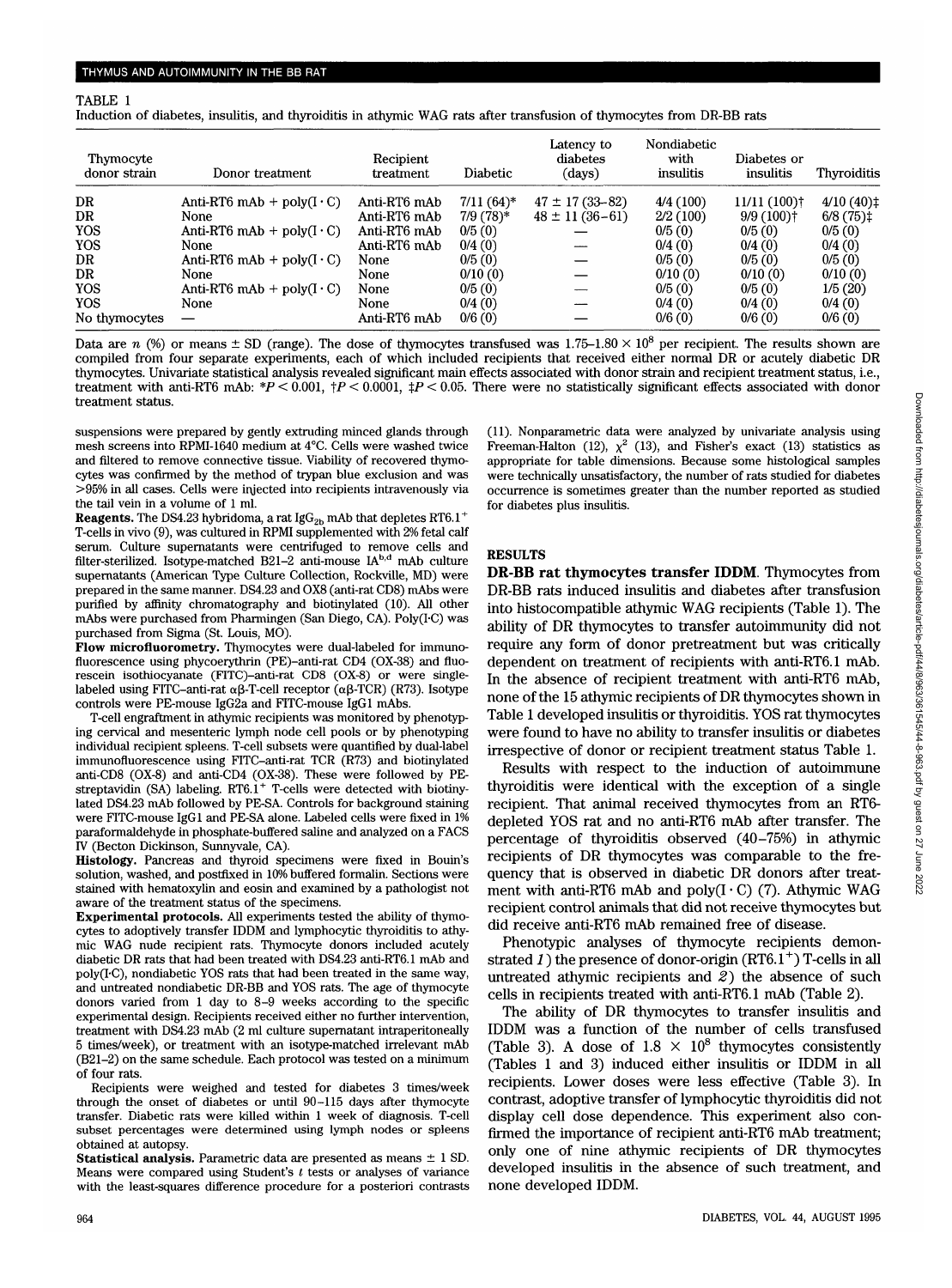## TABLE 2

Lymph node T-cell analysis in athymic WAG rats after transfusion of thymocytes

| Thymocyte<br>donor strain | Recipient<br>treatment | $CD4^+$ T-cells<br>(%) | $CD8+$ T-cells<br>$(\%)$ | $RT6.1$ <sup>+</sup> T-cells<br>(%) |
|---------------------------|------------------------|------------------------|--------------------------|-------------------------------------|
| RT6-depleted DR           | Anti-RT6 mAb           | $39 \pm 2$             | $7 \pm 3$                | $3 \pm 2$                           |
| Intact DR                 | Anti-RT6 mAb           | $34 \pm 3$             | $5 \pm 3$                | $4 \pm 2$                           |
| RT6-depleted YOS          | Anti-RT6 mAb           | 32                     |                          |                                     |
| Intact YOS                | Anti-RT6 mAb           | 40                     |                          |                                     |
| Nondiabetic DP-BB         | Anti-RT6 mAb           | 20                     |                          |                                     |
| RT6-depleted DR           | None                   | 46                     | 13                       | 21                                  |
| Intact DR                 | None                   | 41                     |                          | 28                                  |
| RT6-depleted YOS          | None                   | 37                     | 11                       | 29                                  |
| Intact YOS                | None                   | 36                     |                          | 29                                  |
| No thymocytes             | Anti-RT6 mAb           | 23                     | 11                       |                                     |

Lymph node cell phenotypes of animals presented in Table 1. Data were obtained on cells pooled from four or five nude recipients except in the case of the DR animals shown in the first two lines of the table. In these cases, three separate analyses were performed on individual rats or on cells pooled from two recipients *(n =* 5).

**Ability of DR-BB rat thymocytes to transfer IDDM is low at birth and increases with age.** Thymocytes from newborn, 1-, 2-, and 4-week-old DR-BB donors contain a low frequency of diabetogenic cells (Table 4). Only 3 of 24 recipients of thymocytes from animals in this age range developed diabetes. Considering both IDDM and insulitis together, only 5 of the 24 animals were affected. In contrast, when thymocytes from donors 8 weeks of age were tested, five of six recipients developed IDDM. Combining the results from Tables 1, 3, and 4 with respect to 8- to 9-week-old DR donors of thymocytes, 35 of 36 anti-RT6 mAb-treated recipients developed IDDM or insulitis.

As in the previous experiment showing that the adoptive transfer of thyroiditis by DR thymocytes was not dosedependent, this experiment demonstrated that the transfer of thyroiditis was not dependent on the age of the DR donor. Overall, 12 of 28 recipients developed thyroiditis, but the rates varied from 17 to 75% in the various age-groups and displayed no temporal trends.

The composition of thymocyte transfusions was similar for all donor age-groups with respect to major phenotype subsets (data not shown). The mean overall composition of thymocyte transfusions was  $8 \pm 2\%$  CD4<sup>+</sup>CD8<sup>-</sup>, 5  $\pm$  1%  $CD4-CD8^+$ ,  $84 \pm 2\% \text{ } CD4^+ \text{ } CD8^+$ ,  $4 \pm 1\% \text{ } CD4^- \text{ } CD8^-$ , and 13  $±$  4% TCR<sup>hi</sup>. To exclude the possibility that the limited capacity of thymocytes from newborn to 4-week-old DR rats to transfer IDDM was due to failure of T-cell engraftment, four to six recipients in each donor age category were individually phenotyped for splenic T-cell subsets. No donor age-dependent variation with respect to subsequent engraftment of T-cells in athymic recipients was observed (data not shown). The overall mean percentage of R73  $\alpha\beta$ -TCR<sup>+</sup>

T-cells was  $27 \pm 9\%$  ( $n = 19$ ) in anti-RT6 mAb-treated athymic recipients of DR thymocytes,  $34 \pm 9\%$  ( $n = 18$ ) in isotype control treated athymic recipients of DR thymocytes, and  $13 \pm 3\%$  ( $n = 6$ ) in anti-RT6 mAb-treated athymic rats not given thymocytes.

## **DISCUSSION**

These data demonstrate that DR-BB rat thymocytes are capable of adoptively transferring IDDM to naive athymic recipients. Such cells were absent in normal MHC-compatible YOS rats. In DR-BB rats, they were infrequent or nonfunctional in the neonatal thymus but readily demonstrable by 8 weeks of age.

Successful transfer of autoimmunity was critically dependent on treatment of thymocyte recipients with a depleting anti-RT6 mAb. The RT6 alloantigen is not expressed on thymocytes but can be found on  $\sim$ 70% of T-cells within 4–8 days of their release from the thymus (9). Our data document that athymic rats circulate donor-origin RT6<sup>+</sup> T-cells after transfusion of thymocytes and that the development of such cells is prevented by continuous treatment of recipients with anti-RT6 mAb. These findings contribute additional support to our hypothesis that an imbalance between autoreactive RT6<sup>-</sup> and regulatory RT6<sup>+</sup> T-cells in part determines the expression of BB rat autoimmunity (1,14). Previous studies have demonstrated that DP-BB rats are deficient in RT6<sup>+</sup> T-cells (15) and that spontaneous diabetes in these animals is prevented by engraftment of transfused normal RT6<sup>+</sup> T-cells (16). Similarly, lymph node T-cells from diabetic RT6-depleted DR-BB donors adoptively transfer IDDM to athymic recipients (2), and this process of adoptive induction can in

TABLE 3

| Diabetes and thyroiditis in athymic WAG rats after transfusion of varying numbers of thymocytes |  |  |
|-------------------------------------------------------------------------------------------------|--|--|
|-------------------------------------------------------------------------------------------------|--|--|

| Thymocyte<br>donor strain | Nude recipient<br>treatment                          | Cells transfused<br>$(\times 10^6)$ | <b>Diabetic</b>                              | Latency to<br>diabetes (days)    | Nondiabetic<br>with insulitis             | Diabetes or<br>insulitis                        | Thyroiditis                                   |
|---------------------------|------------------------------------------------------|-------------------------------------|----------------------------------------------|----------------------------------|-------------------------------------------|-------------------------------------------------|-----------------------------------------------|
| DR<br>DR<br>DR.<br>DR     | Anti-RT6 mAb<br>Anti-RT6 mAb<br>Anti-RT6 mAb<br>None | 180<br>36<br>7.2<br>180             | $7/10(70)*$<br>1/9(11)<br>1/10(10)<br>0/9(0) | $50 \pm 10(41 - 68)$<br>45<br>50 | 3/3(100)<br>1/4(25)<br>3/9(33)<br>1/9(11) | $10/10(100)*$<br>2/5(40)<br>4/10(40)<br>1/9(11) | $4/10(40)$ †<br>2/9(22)<br>4/9(44)<br>2/9(22) |

Data are  $n$  (%) or means  $\pm$  SD (range). The 1.8  $\times$  10 $^8$  cell dose is the same as that used in the experiments shown in Table 1. The other doses were successive 1/2-log dilutions. The DR thymocyte donors include both untreated and RT6-depleted animals. As documented in Table 1, there is no difference in the ability of thymocytes from treated DR and untreated DR donors to transfer diabetes, and data from these groups have been combined. \*P < 0.025 vs. all other dosage groups; no other paired comparisons were statistically significant. †There were no statistically significant differences in the frequency of thyroiditis.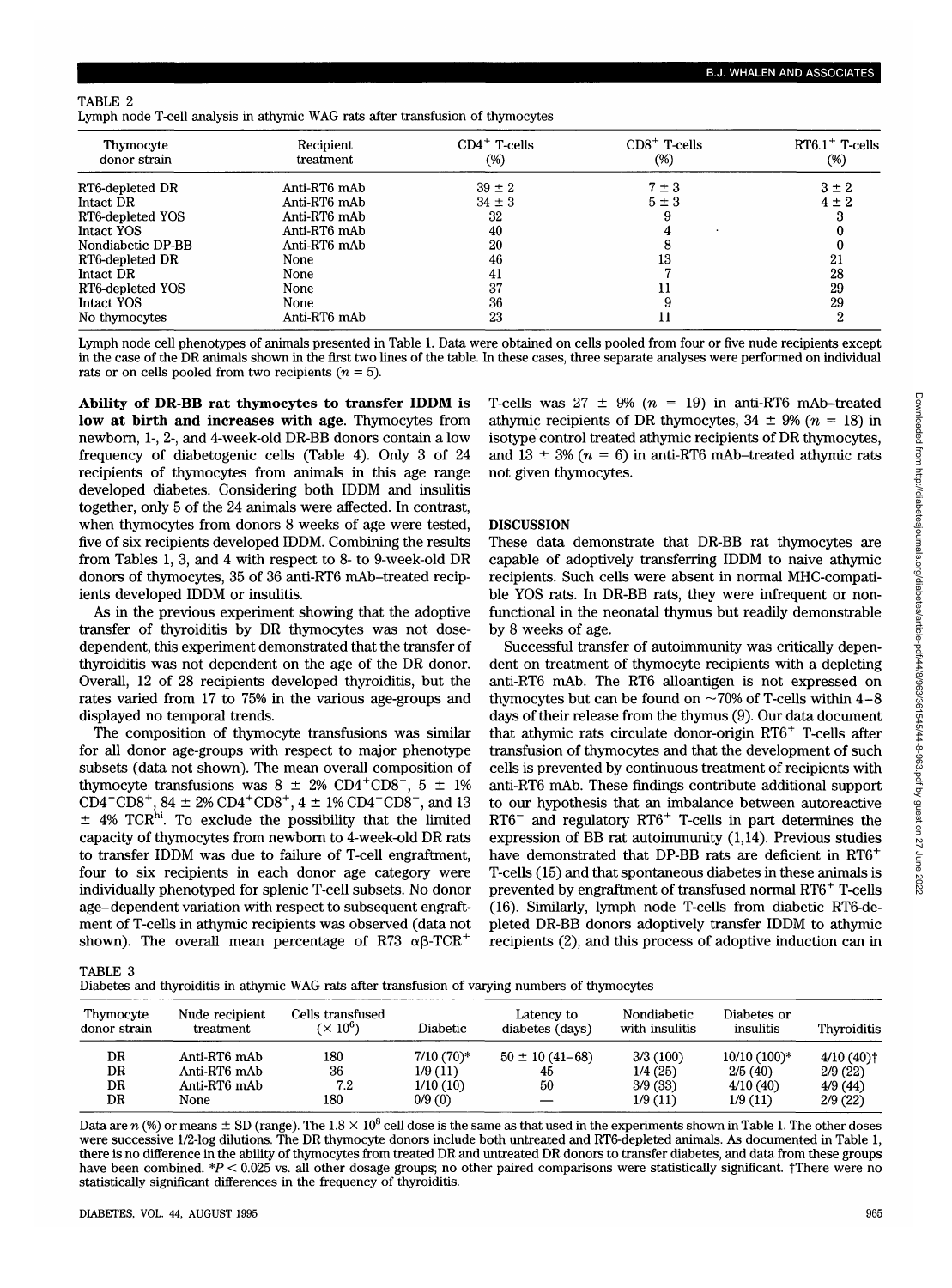### TABLE 4

Diabetes and thyroiditis in athymic WAG rats after transfusion of thymocytes from DR-BB rat donors of varying ages

| Nude recipient<br>treatment | Age of thymocyte<br>donor (weeks) | Diabetic | Latency to<br>diabetes (days) | Nondiabetic<br>with insulitis | Diabetes or<br>insulitis | Thyroiditis |
|-----------------------------|-----------------------------------|----------|-------------------------------|-------------------------------|--------------------------|-------------|
| Anti-RT6.1 mAb              | 1–3 days                          | 1/9(11)  | 68                            | 0/8(0)                        | 1/9(11)                  | 3/9(33)     |
|                             |                                   | 0/4(0)   |                               | 0/4(0)                        | 0/4(0)                   | 3/4(75)     |
|                             |                                   | 1/5(20)  | 41                            | 1/4(25)                       | 2/5(40)                  | 2/5(40)     |
|                             |                                   | 1/6(17)  | 93                            | 1/5(20)                       | 2/6(33)                  | 1/6(17)     |
|                             |                                   | 5/6(83)  | $50(40-64)$                   | 0/1(0)                        | 5/6(83)                  | 3/4(75)     |
| Isotype control mAb         |                                   | 0/5(0)   |                               | 0/5(0)                        | 0/5(0)                   | 1/5(20)     |
|                             |                                   | 0/5(0)   |                               | 0/5(0)                        | 0/5(0)                   | 1/5(20)     |
|                             |                                   | 0/5)0    |                               | 0/5(0)                        | 0/5(0)                   | 0/5(0)      |
|                             |                                   | 0/5(0)   |                               | 0/5(0)                        | 0/5(0)                   | 0/5(0)      |

Data are  $n$  (%) or means (range). Thymocytes from 1- to 2-day-old donors were transfused at a dose of  $1.3 \times 10^8$  cells; thymocytes from 3-day- to 8-week-old donors were transfused at a dose of  $1.8 \times 10^8$  cells. Univariate statistical analysis revealed significant main effects associated with donor age and recipient treatment status, i.e., treatment with anti-RT6 mAb: For recipients treated with anti-RT6 mAb, donor age was associated with induction of diabetes at *P <* 0.005 and with the induction of either diabetes or insulitis at *P <* 0.001. The induction of thyroiditis was significantly associated with recipient treatment status, but among anti-RT6 mAb-treated recipients, there was no statistically significant effect of donor age.

turn be abrogated by cotransfer of RT6<sup>+</sup> T-cells from normal donors (3).

The present data were generated using thymocytes from DR-BB rats. It is reasonable to presume that a similar pathological process occurs in the thymus of the coisogenic DP-BB rat. We have studied the DP thymus using similar protocols, but have been unable to document adoptive transfer of autoimmunity (data not shown). We believe that this failure reflects the short life span of DP-BB rat T-cells (17,18). We found that adoptive transfer of DP thymocytes did not lead to detectable levels of T-cell engraftment in athymic recipients (Table 2). These observations closely parallel previous studies. These have shown that DP splenic T-cells cannot adoptively transfer IDDM or thyroiditis to athymic recipients unless they are mitogen-activated, whereas unstimulated splenocytes from RT6-depleted DR rats readily transfer both disorders (2). In this context, it is appropriate to note that our data do not specify which thymocyte subpopulation (i.e., cortical versus medullary) is responsible for the adoptive transfer of IDDM. It is known, however, that double-positive (CD4<sup>+</sup>CD8<sup>+</sup>) thymocytes obtained from normal rats do not mature into functional T-cells after transfer to athymic recipients (19). It is, accordingly, reasonable to speculate that the induction of IDDM observed in these studies reflects the ability of medullary DR thymocytes to mature into effector T-cells in athymic recipients.

The present studies also document the ability of DR-BB rat thymocytes to induce lymphocytic thyroiditis, a disorder that also occurs spontaneously in DP-BB rats (1) and after RT6 depletion in DR-BB rats (20). Unlike insulitis, thyroiditis in the intact BB rat never progresses to frank hypothyroidism, suggesting that the pathological processes underlying the two diseases differ in certain respects. The present data document some additional differences. The adoptive transfer by thymocytes of thyroiditis, unlike that of IDDM, was not dependent on either cell dose or donor age. These data suggest that the pathogenic processes underlying the two disorders, although genetically linked, exhibit different developmental kinetics.

The thymus has been implicated in the generation of autoreactive T-cells in other experimental models of autoimmunity. In B6AF1 mice, for example, neonatal but not adult thymectomy induces organ specific autoimmunity (21,22). Fetal rat or neonatal mouse thymuses grafted into athymic recipient mice induce both organ-specific and systemic autoimmunity; adult thymus grafts are much less effective (23,24). The detection of autoimmunity after manipulation of the thymus in the neonatal period has led to the inference that neonatal thymocytes are enriched in populations with autoreactive potential or that the neonatal thymus fails to generate populations of mature regulatory cells. We are aware of only one previous demonstration of autoreactivity in adult thymocyte populations. Using an adoptive transfer design, Smith et al. (25) demonstrated that thymocytes with autoreactive potential directed against ovary and gastric mucosa are present in both neonatal and adult BALB/c mice.

Our ability to test for the presence of thymic autoreactivity in the absence of regulatory cell populations in the present study permits us to extend these previous observations and draw several conclusions. First, autoreactive thymocyte populations capable of causing IDDM are present in the thymus of the adolescent DR-BB rat but are not readily detectable in the newborn animal. Their number and functionality increases with age. It might be argued that this observation could simply reflect the presence of fewer medullary thymocytes at younger ages. Our phenotyping data suggest, however, that younger and older animals harbored comparable percentages of phenotypically mature medullary thymocytes. A second conclusion is that the DR-BB rat thymus also harbors  $RT6^-$  cell populations that mature into  $RT6^+$  regulatory T-cells after their release from the thymus. The regulatory process itself is documented to be a peripheral, not an intrathymic, event. Expression of autoimmunity is dependent on the absence of circulating RT6<sup>+</sup> T-cells.

It is known that viral infection, specifically KRV infection, can modulate the frequency of IDDM in the DR-BB rat (20,26). In the present study, tested thymocyte donors were serologically negative for KRV, but serologically positive recipients were observed. Because seropositivity for KRV was observed in both diabetic and nondiabetic animals and in both experimental and control groups, we can conclude that KRV did not exert an independent diabetogenic effect in these studies. We cannot, however, exclude the possibility of a contributory effect of recipient KRV seropositivity in concert with thymocyte transfer and regulatory cell depletion.

In conclusion, our studies have documented the presence of thymocytes with autoreactive potential in the DR-BB rat. In the context of previous studies, the present data suggest a